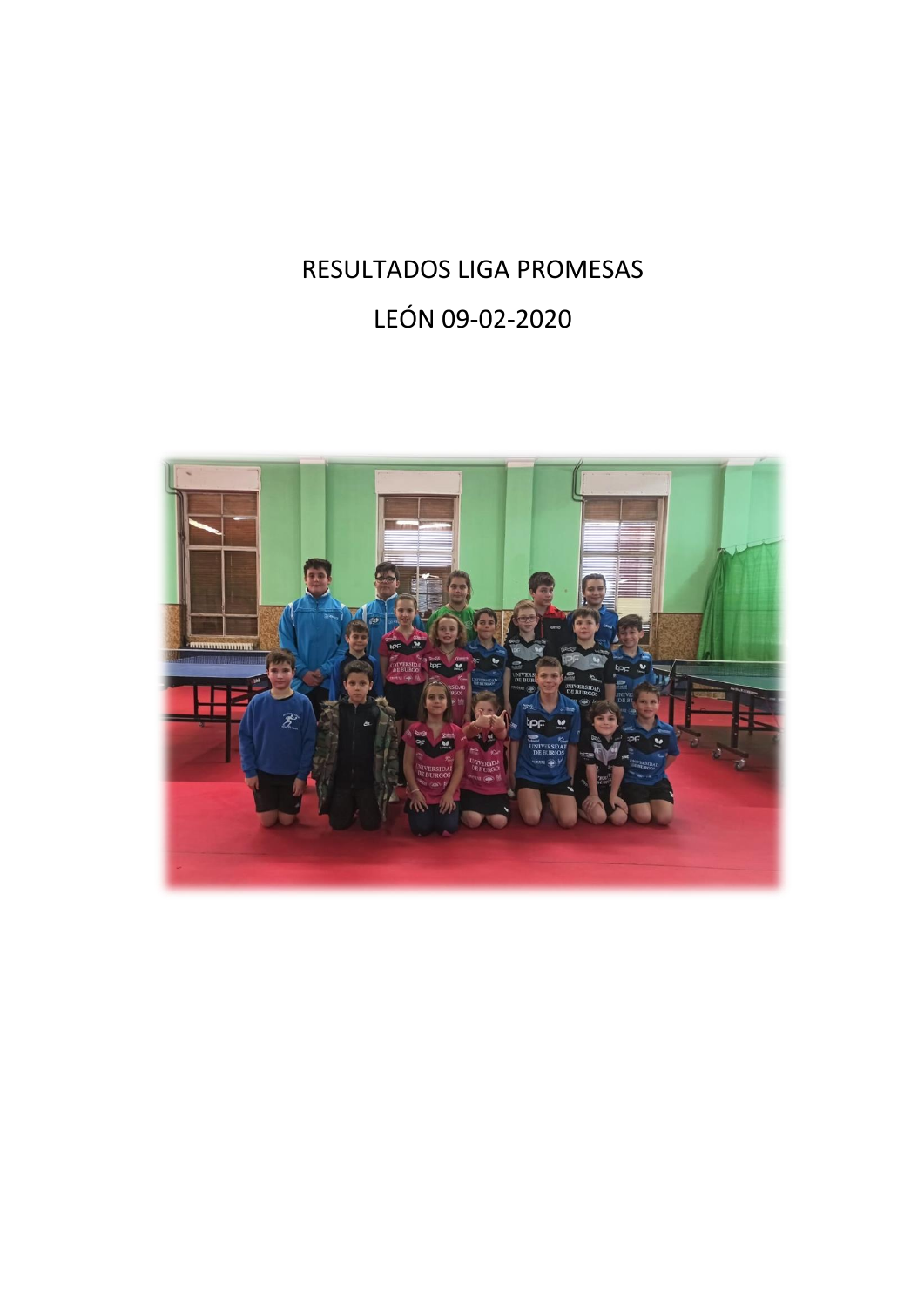## CHICOS 2005 – 2008

|                | GRUPO <sub>1</sub>      |           |         | $\overline{2}$ | 3       | $\overline{4}$ | <b>PTS</b> | Clasif.        |
|----------------|-------------------------|-----------|---------|----------------|---------|----------------|------------|----------------|
| 1              | <b>BOGDAN IANKOSVKY</b> | <b>BU</b> |         | $3-0$          | $3-0$   | $3-0$          | 6          | 1 <sup>0</sup> |
| $\overline{2}$ | ARANDA, JERONI          | LE.       | $0 - 3$ |                | $0 - 3$ | $3-0$          | 4          | $3^{\circ}$    |
| 3              | PÉREZ, HUGO             | <b>SA</b> | $0 - 3$ | $3-0$          |         | $3-0$          | 5          | 20             |
| $\overline{4}$ | SZIKI, OLIVER ALEX      | LE        | $0 - 3$ | $0 - 3$        | $0 - 3$ |                | 3          | $4^{\circ}$    |

|                | GRUPO <sub>2</sub> |           |         | 2       | 3       | $\overline{4}$ | <b>PTS</b> | Clasif.        |
|----------------|--------------------|-----------|---------|---------|---------|----------------|------------|----------------|
| 1              | <b>ARITZ SANZ</b>  | <b>BU</b> |         | $3-0$   | $3-0$   | $3-0$          | 6          | $1^{\circ}$    |
| $\overline{2}$ | ALVAREZ, SAMUEL    | LE        | $0 - 3$ |         | $3 - 1$ | $3-0$          | 5          | 20             |
| 3              | CABEZAS, DANIEL    | <b>SA</b> | $0 - 3$ | $1 - 3$ |         | $3-0$          | 4          | 3 <sup>o</sup> |
| $\overline{4}$ | MARTINEZ, UNAI     | <b>LE</b> | $0 - 3$ | $0 - 3$ | $0 - 3$ |                | 3          | $4^{\circ}$    |

|                | GRUPO <sub>3</sub> |           |         | 2       | 3       | 4       | <b>PTS</b> | Clasif.        |
|----------------|--------------------|-----------|---------|---------|---------|---------|------------|----------------|
| 1              | <b>IBAI SANZ</b>   | <b>BU</b> |         | $3-0$   | $3-0$   | $3-0$   | 6          | $1^{\circ}$    |
| $\overline{2}$ | MEDIAVILLA, JORGE  | LE        | $0 - 3$ |         | $3 - 1$ | $1 - 3$ | 4          | 3 <sup>o</sup> |
| 3              | SANCHEZ, DAVID     | <b>SA</b> | $0 - 3$ | $1 - 3$ |         | $0 - 3$ | 3          | $4^{\circ}$    |
| $\overline{4}$ | GARCIA, MIGUEL     | LE        | $0 - 3$ | $3 - 1$ | $3-0$   |         | 5          | $2^{\circ}$    |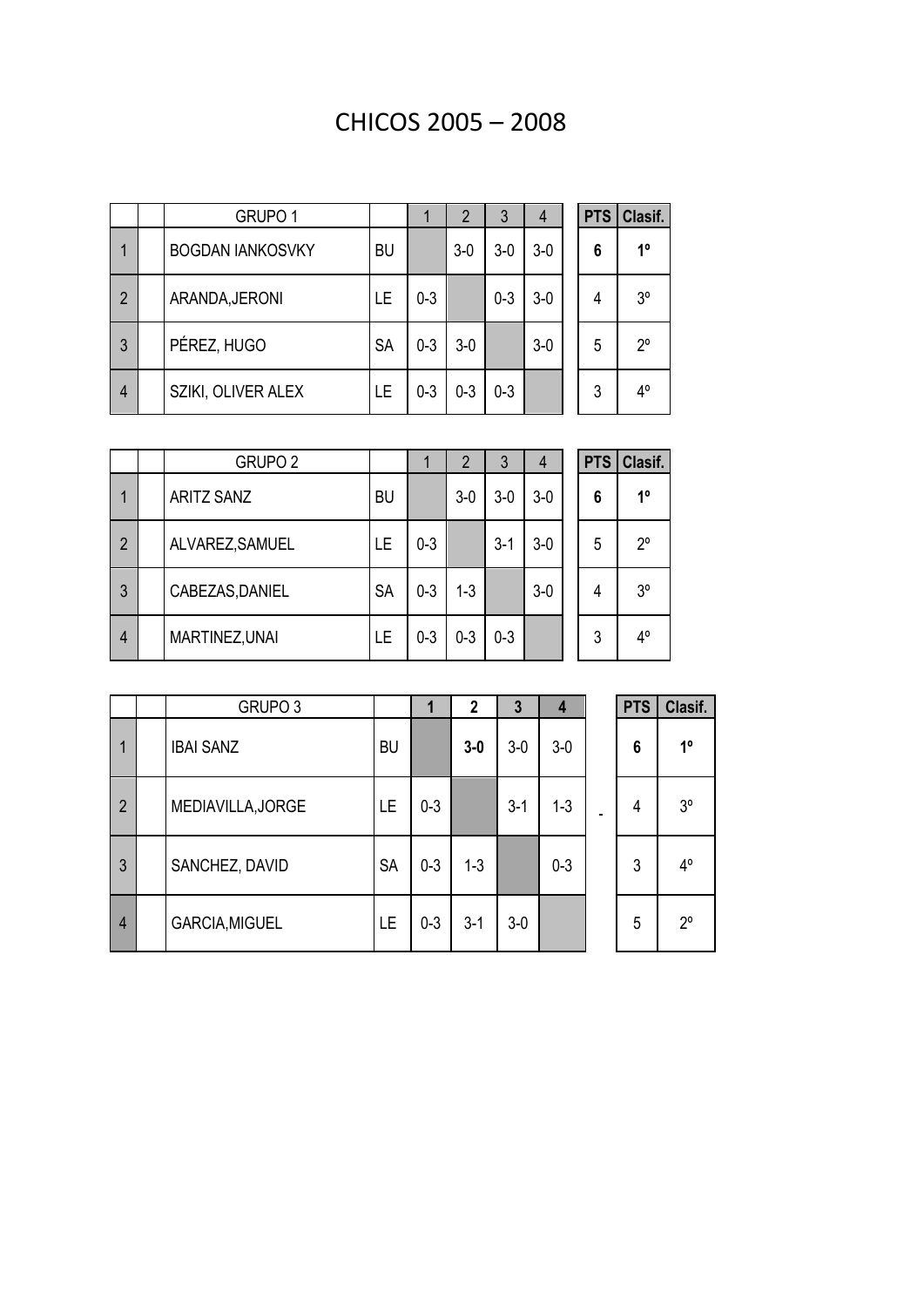|                | GRUPO 4              |               | 1       | $\mathbf{2}$ | $\mathbf{3}$ | 4       | 5       | <b>PTS</b> | Clasif.        |
|----------------|----------------------|---------------|---------|--------------|--------------|---------|---------|------------|----------------|
| $\mathbf{1}$   | MAGALLANES, RODRIGO  | LE            |         | $3-0$        | $3-0$        | $3-0$   | $3-0$   | 8          | 1 <sup>0</sup> |
| $\overline{2}$ | <b>SERGIO MENDEZ</b> | <b>BU</b>     | $0 - 3$ |              | $3-2$        | $3-2$   | $2 - 3$ | 6          | $2^{\circ}$    |
| 3              | BERROJO, ADRIAN      | <sub>SO</sub> | $0 - 3$ | $2 - 3$      |              | $1 - 3$ | $3-2$   | 5          | $4^{\circ}$    |
| $\overline{4}$ | NATAL, MARCOS        | LE            | $0 - 3$ | $2 - 3$      | $3 - 1$      |         | $3-0$   | 6          | 3 <sup>o</sup> |
| 5              | RODRIGUEZ, ALVARO    | LE            | $0 - 3$ | $3-2$        | $2 - 3$      | $0 - 3$ |         | 5          | $5^{\circ}$    |

| <b>PTS</b> | Clasif. |
|------------|---------|
| 8          | 1º      |
| 6          | 2°      |
| 5          | 4°      |
| 6          | 3°      |
| 5          | 5°      |

|                | GRUPO 5            |    |         | 2     | 3       | 4       | <b>PTS</b> | Clasif.        |
|----------------|--------------------|----|---------|-------|---------|---------|------------|----------------|
| 1              | CASADO, JAVIER     | LE |         | $3-0$ | $3-0$   | $3 - 1$ | 6          | 10             |
| $\overline{2}$ | RODRIGUEZ, DANIEL  | LE | $0 - 3$ |       | $1 - 3$ | $0 - 3$ | 3          | $4^{\circ}$    |
| 3              | ALEKSANDROV, TSANI | LE | $0 - 3$ | $3-1$ |         | $0 - 3$ | 4          | 3 <sup>o</sup> |
| $\overline{4}$ | RASCON, HUGO       | LE | $1 - 3$ | $3-0$ | $3-0$   |         | 5          | 20             |

| <b>PTS</b> | Clasif.     |
|------------|-------------|
| 6          | 1°          |
| 3          | 4°          |
| 4          | ვ∘          |
| 5          | $2^{\circ}$ |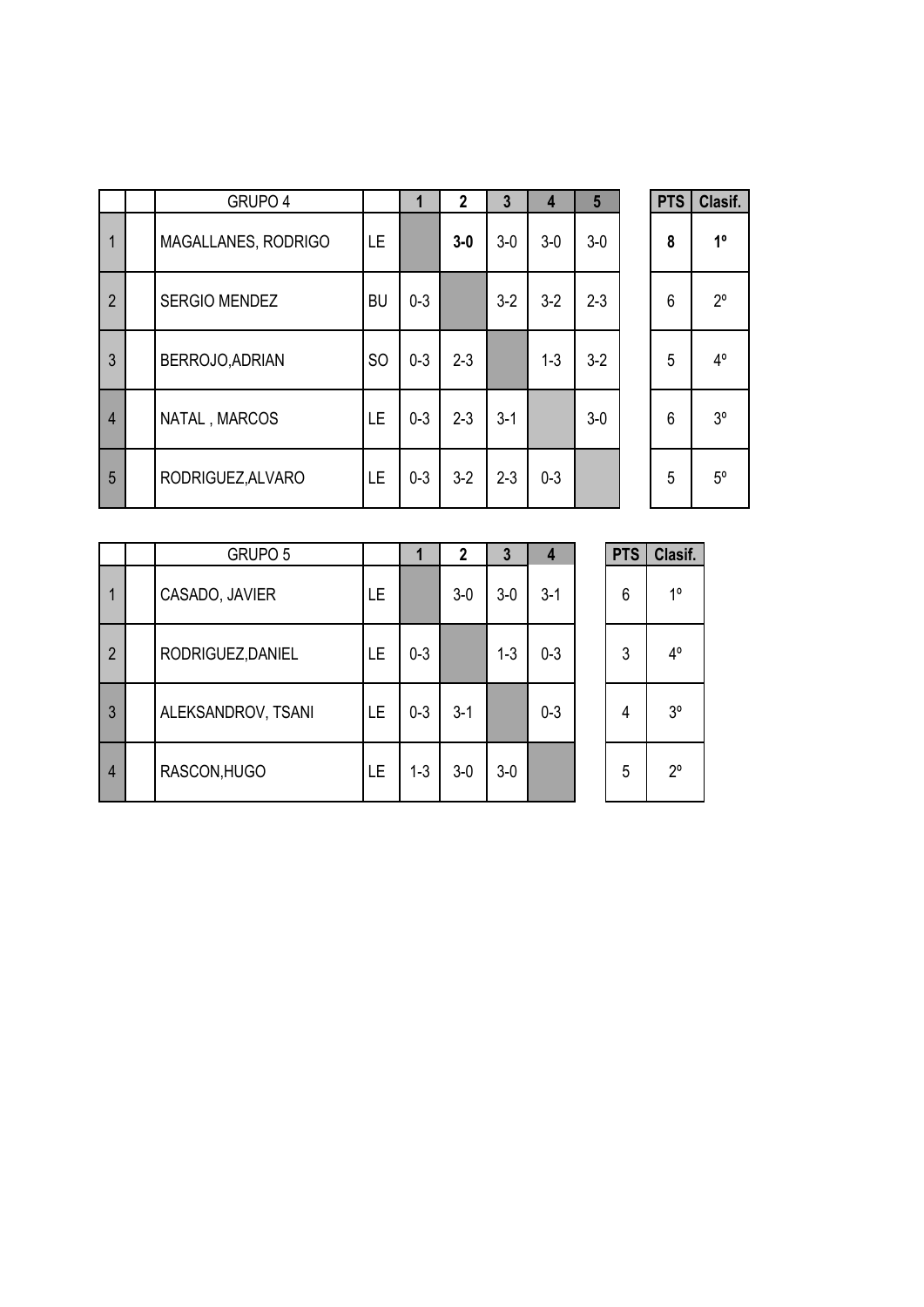## CHICOS 2009 –

|                | GRUPO <sub>1</sub>    |               |         | 2       | 3     | 4       | <b>PTS</b> | Clasif.        |
|----------------|-----------------------|---------------|---------|---------|-------|---------|------------|----------------|
|                | ORTEGA, MARIO         | <sub>SO</sub> |         | $3-0$   | $3-0$ | $1 - 3$ | 5          | $2^{\circ}$    |
| $\overline{2}$ | MAGALLANES, MARTIN    | LE            | $0 - 3$ |         | $3-2$ | $0 - 3$ | 4          | 3 <sup>o</sup> |
| 3              | <b>OSCAR CHAVARRI</b> | <b>BU</b>     | $0 - 3$ | $2 - 3$ |       | $0 - 3$ | 3          | 4°             |
| $\overline{4}$ | PEREZ, JOEL           | LE            | $3 - 1$ | $3-0$   | $3-0$ |         | 6          | 10             |

|                | GRUPO <sub>2</sub> |               |         | $\overline{2}$ | 3       | 4       | 5       | <b>PTS</b> | Clasif.     |
|----------------|--------------------|---------------|---------|----------------|---------|---------|---------|------------|-------------|
| 1              | ALONSO, ISIDRO     | LE            |         | $3-0$          | $3-0$   | $3-0$   | $3-0$   | 8          | $1^{\circ}$ |
| $\overline{2}$ | NICO ROMERO        | <b>BU</b>     | $0 - 3$ |                | $3-0$   | $3 - 1$ | $1 - 3$ | 6          | $3^{\circ}$ |
| 3              | ORTEGA, OSCAR      | <sub>SO</sub> | $0 - 3$ | $0 - 3$        |         | $1 - 3$ | $0 - 3$ | 4          | $5^{\circ}$ |
| 4              | LHAOUARI, ISSAM    | <b>LE</b>     | $0 - 3$ | $1 - 3$        | $3 - 1$ |         | $0 - 3$ | 5          | $4^{\circ}$ |
| 5              | GONZALEZ, MARTIN   | <b>SA</b>     | $0 - 3$ | $3-1$          | $3-0$   | $3-0$   |         |            | $2^{\circ}$ |

|                | GRUPO <sub>3</sub>   |                |         | $\mathbf{2}$ | 3       | 4     | <b>PTS</b> | Clasif.        |
|----------------|----------------------|----------------|---------|--------------|---------|-------|------------|----------------|
| 1              | <b>GARCIA, HUGO</b>  | LE.            |         | $3 - 1$      | $1 - 3$ | $3-0$ | 5          | $2^{\circ}$    |
| $\overline{2}$ | OLIVER, HERNAN GOMEZ | SG             | $1 - 3$ |              | $1 - 3$ | $3-0$ | 4          | 3 <sup>o</sup> |
| $\mathbf{3}$   | ANGEL PEREZ          | <b>BU</b>      | $3 - 1$ | $3 - 1$      |         | $3-0$ | 6          | $1^{\circ}$    |
| $\overline{4}$ | ALVAREZ, MARCOS      | S <sub>O</sub> | $0 - 3$ | $0 - 3$      | $0 - 3$ |       | 3          | $4^{\circ}$    |

| <b>PTS</b> | Clasif.     |
|------------|-------------|
| 5          | $2^{\circ}$ |
| 4          | 3°          |
| 6          | 1°          |
| 3          | 4°          |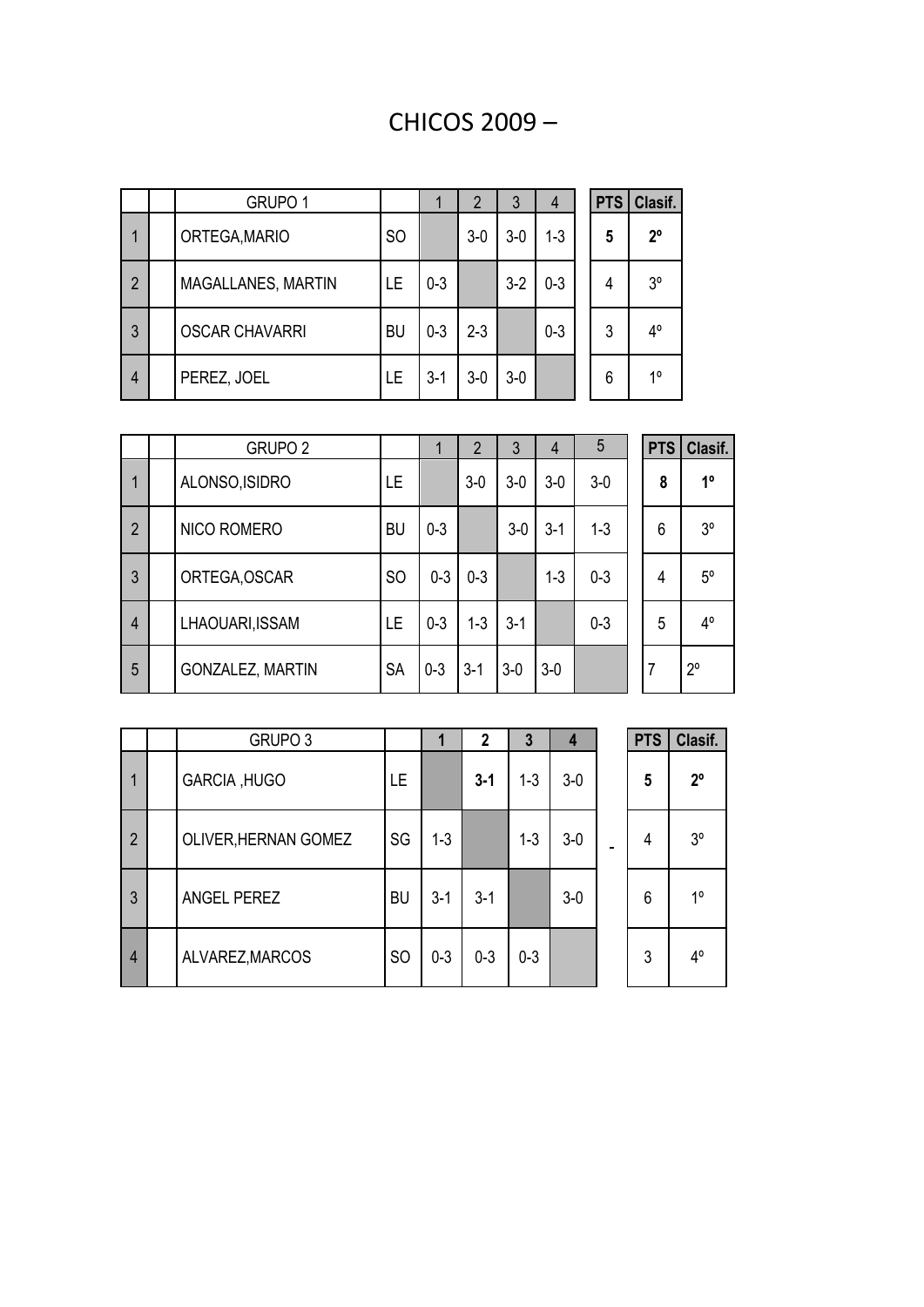## CHICAS

|                 |                       |           | 1       | $\overline{2}$ | 3       | 4       | 5     | 6       |         | 8       | Ptos           | Clasif.        |
|-----------------|-----------------------|-----------|---------|----------------|---------|---------|-------|---------|---------|---------|----------------|----------------|
| $\mathbf{1}$    | <b>MARIA MENDEZ</b>   | <b>BU</b> |         | $3-0$          | $3-0$   | $3-0$   | $3-0$ | $3-0$   | $3-0$   | $3-0$   | 14             | 1 <sup>0</sup> |
| $\overline{2}$  | <b>HASEK, ESTHER</b>  | <b>BU</b> | $0 - 3$ |                | $0 - 3$ | $3-0$   | $3-0$ | $3-0$   | $3-0$   | $3-0$   | 12             | 3 <sup>o</sup> |
| 3               | <b>LYDIA PEREZ</b>    | <b>BU</b> | $0 - 3$ | $3-0$          |         | $3-0$   | $3-0$ | $3-0$   | $3-0$   | $3-0$   | 13             | $2^{\circ}$    |
| $\overline{4}$  | <b>ELENA MARTINEZ</b> | <b>BU</b> | $0 - 3$ | $0 - 3$        | $0 - 3$ |         | $3-0$ | $0 - 3$ | $0 - 3$ | $1 - 3$ | 8              | $7^\circ$      |
| 5               | ANDREA URBANEJA       | <b>BU</b> | $0 - 3$ | $0 - 3$        | $0 - 3$ | $0 - 3$ |       | $0 - 3$ | $0 - 3$ | $0 - 3$ | $\overline{7}$ | $8^{\circ}$    |
| $6\phantom{1}6$ | DOMINGUEZ, ALBA       | <b>LE</b> | $0 - 3$ | $0 - 3$        | $0 - 3$ | $3-0$   | $3-0$ |         | $3-0$   | $3-1$   | 11             | $4^{\circ}$    |
| $\overline{7}$  | <b>JIMENA MAYO</b>    | LE.       | $0 - 3$ | $0 - 3$        | $0 - 3$ | $3-0$   | $3-0$ | $0 - 3$ |         | $3-2$   | 10             | $5^{\circ}$    |
| 8               | MICHELLE ALONSO       |           | $0 - 3$ | $0 - 3$        | $0 - 3$ | $3-1$   | $3-0$ | $1 - 3$ | $2 - 3$ |         | 9              | $6^{\circ}$    |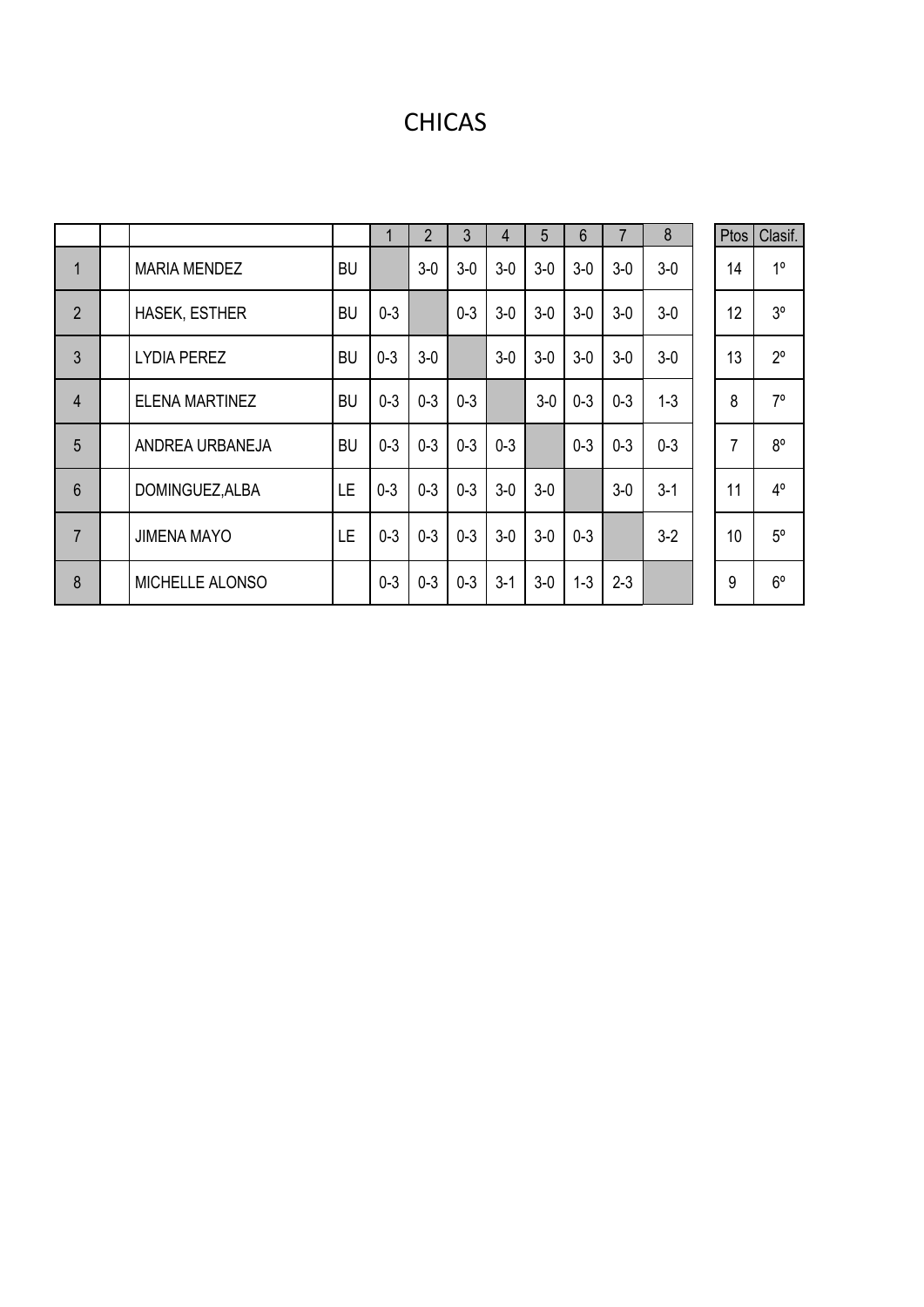### CHICOS 2005 – 2008

#### **PREVIAS A**



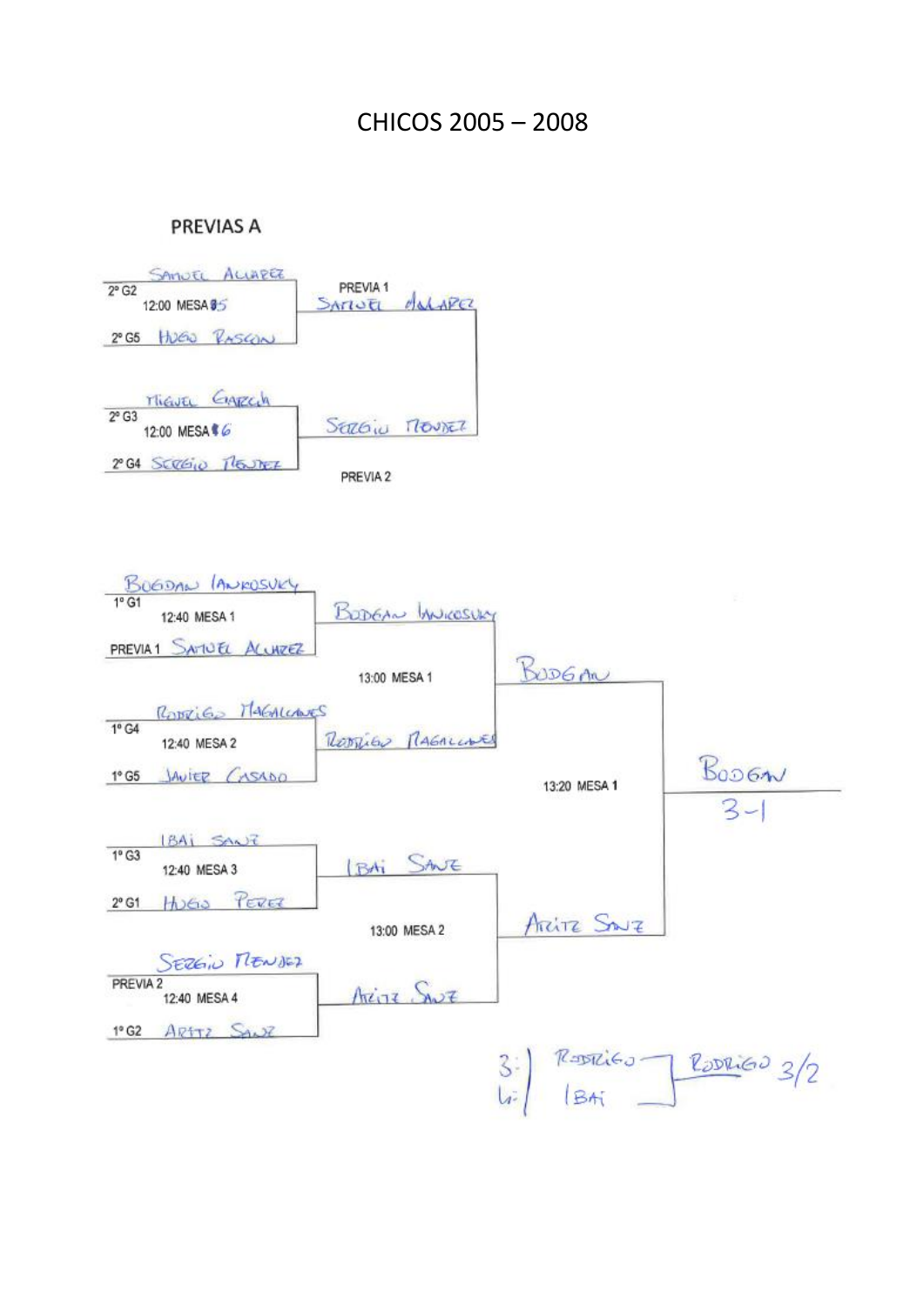## CHICOS 2009 –



HUGO<br>Angel  $AveE$